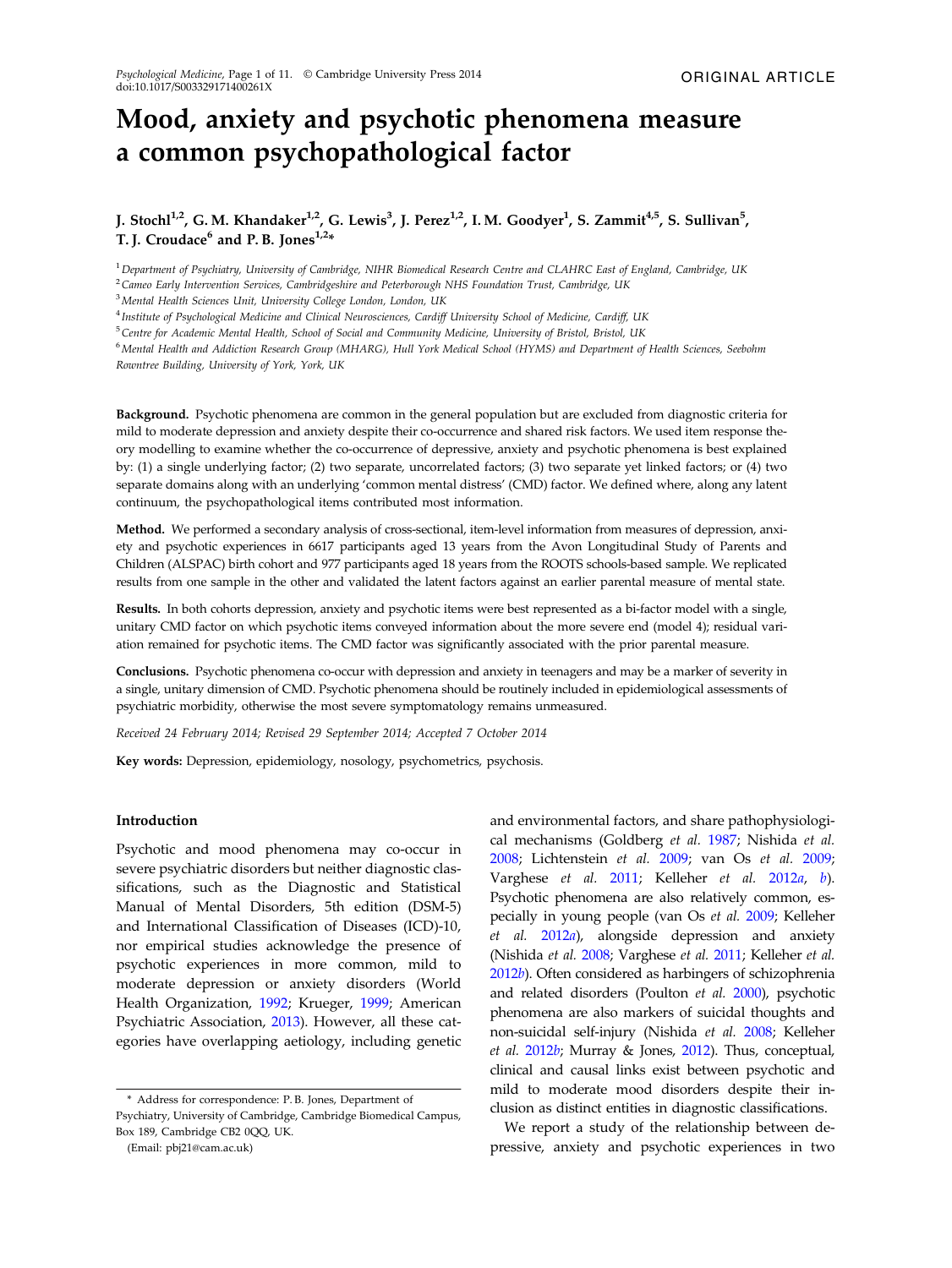

Fig. 1. Conceptual models of the alternative relationships between psychotic experiences (PE), and depressive and anxiety (D&A) symptoms.

British general population cohorts, replicating the results from one independently in the other. We used item response theory (IRT; Van der Linden & Hambleton, 1997) to model the relationships between psychotic, depressive and anxiety phenomena at the individual item level rather than diagnosis. Fig. 1 shows our four competing hypotheses: (A) a single common underlying factor; (B) two separate factors that are uncorrelated; (C) two separate factors linked to each other; (D) two separate factors along with a primary contribution from a shared underlying 'common' factor measured by psychotic, depressive and anxiety items. We interpreted these models in terms of latent dimensions determining variation in psychopathology.

## Method

## Description of samples

The Avon Longitudinal Study of Parents and Children (ALSPAC) is based on the offspring of all pregnant women resident in the county of Avon, England, with expected dates of delivery between April 1991 and December 1992 (Boyd *et al.* 2013; Fraser *et al.* 2013). The ALSPAC cohort consisted of 14 062 live births. We used information from 6617 individuals [3238 (48.9%) males, 3379 (51.1%) females] who provided data on psychotic, depressive and anxiety phenomena during a research interview at age 13 years.

The ROOTS cohort (Goodyer *et al.* 2010) is a schoolbased sample of young people recruited from secondary schools throughout the county of Cambridgeshire, England, including affluent and lower socio-economic groups, from urban, suburban and rural communities. Sampling was in two stages, initially of schools where 18 of 27 schools (two private) agreed for their year 9 classes to take part. The second stage comprised random invitation to parents and students resulting in a sample of 1238 (54.5% girls) 14-year-olds giving personal and parental consent to take part of which 1185 (95.5%) progressed to the full baseline assessment. Following the baseline interview at age 14 years and a follow-up questionnaire at age 15–16 years, the data here were collected at age 17 years when 1074 individuals [473 (44.0%) boys, 601 (56.0%) girls] were interviewed of whom 977 (91%) had complete data for the present analysis.

### Measures

#### *Depressive and anxiety symptoms*

The self-reported Mood and Feelings Questionnaire (MFQ) was administered in both the ALSPAC [which used the shortened 13-item version or Short Mood and Feelings Questionnaire (SMFQ); Sharp *et al.* 2006]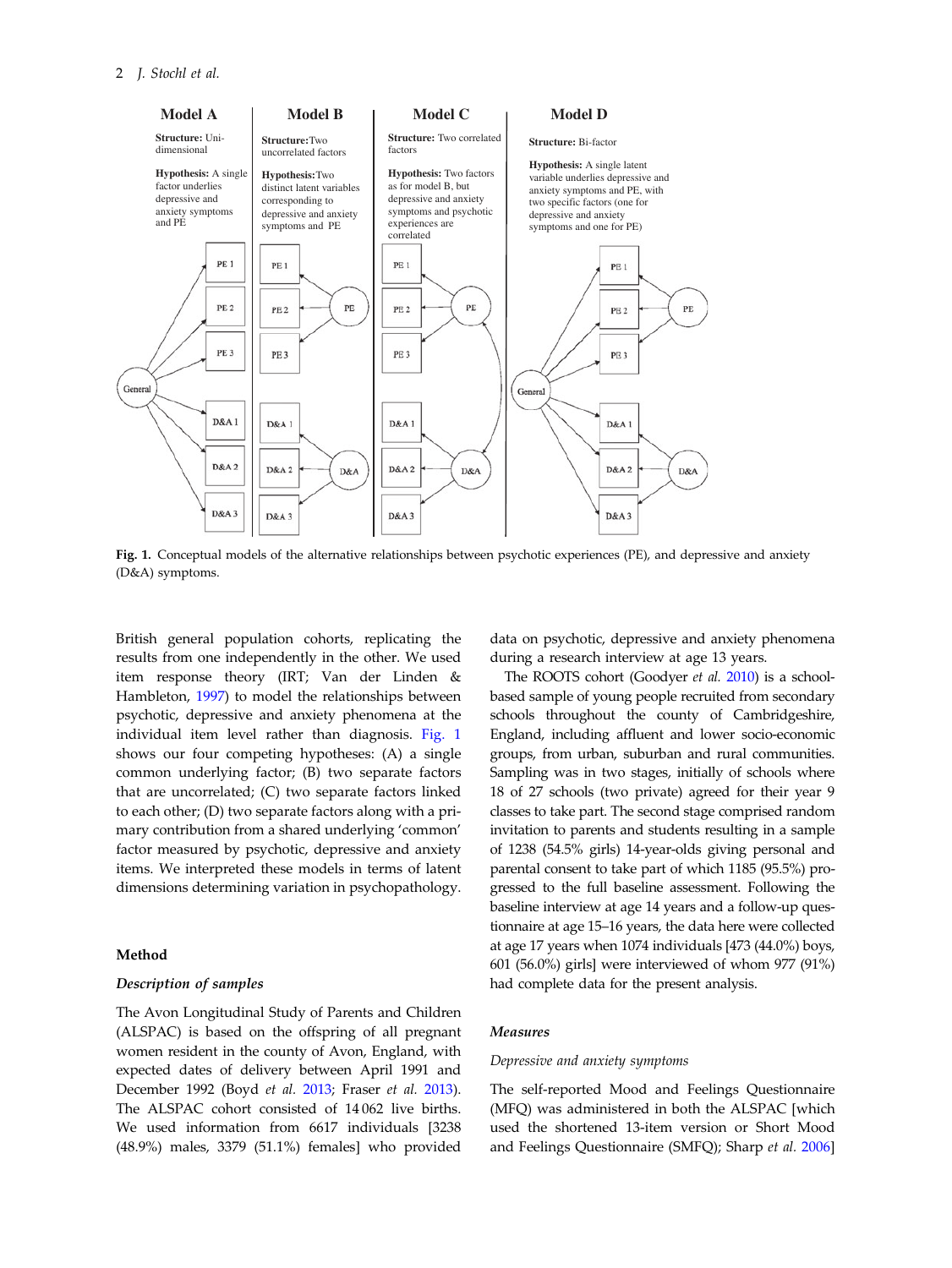and ROOTS (full 33-item version) (Angold *et al.* 1995) cohorts. The MFQ measures core symptoms of depression and anxiety experienced over the past 2 weeks and is typically used for screening, although also offers a summary measure of severity. From ROOTS we analysed only the 13 items that comprise the SMFQ version used in ALSPAC; each item is scored on a three-point scale: 'not true' = 0; 'sometimes true' = 1; and 'true' = 2.

In both cohorts behavioural and emotional problems were measured prior to the main outcome measures [MFQ and Psychosis-like Symptoms Interview (PLikSi)] using the parental version of the Strengths and Difficulties Questionnaire (SDQ; Goodman, 1997) that gives a total difficulties score of 0–40. This was administered at age 10 years in ALSPAC and age 15.5 years in ROOTS.

## *Psychotic experiences*

Psychotic experiences were assessed by items comprising the semi-structured PLikSi in both ALSPAC and ROOTS. The PLikSi comprised 12 'core' questions derived from the Diagnostic Interview Schedule for Children-IV (DISC-IV; Shaffer *et al.* 2000), and the Schedules for Clinical Assessment in Neuropsychiatry version 2.0 (SCAN 2.0; World Health Organization, 1994). Psychotic experiences were elicited in three domains: hallucinations, delusions and experiences of thought interference. This allowed an observer rating for the presence of any psychotic experiences (suspected or definite) in the past 6 months (scoring: 'no psychotic experiences' = 0, 'suspected psychotic experiences' = 1, 'definite psychotic experiences' = 2).

Several measures were taken in order to ensure the quality of PLikS interviews. In ALSPAC, the interviews were carried out by 13 psychology graduates who were trained by two experienced clinicians and SCAN trainers [a child psychiatrist and a general adult psychiatrist; Horwood *et al.* (2008)]. The interviewers were required to reach 95% agreement whilst scoring two 'gold standard' interview videotapes prepared by the trainers. Monthly booster training sessions and workshops were arranged to discuss scoring of complex cases and consolidate training. All interviews were audiotaped for each interviewer until they reached eight interviews containing several items rated 'positive' (i.e. psychotic experiences present). These tapes were independently rated by a second interviewer. The average inter-rater reliability for PLikS interviews was good  $(\kappa = 0.7)$  (Horwood *et al.* 2008). A similar process was followed for the ROOTS cohort. Contact was maintained between the cohorts by one of us (P.B.J.) to discuss the process during the course of data collection and all ROOTS PLikSi

decisions were decided through consensus between the interviewers and him.

## Statistical analysis

Co-variation between depressive and anxiety symptoms, measured by the SMFQ, and PLikSi in each sample was initially assessed by plotting spinograms indicating the proportion of subjects at each score of the former who also reported psychotic experiences. A development of the histogram, the width of a spinogram bar is proportional to the frequency of respondents. The psychometric relationships between all items included in the PLikSi and SMFQ were then investigated using a latent variable modelling framework (Loehlin, 1992). This partials-out the influence of error associated with measuring items, allows direct comparison of alternative models in terms of goodness of fit to the data, and provides simultaneous information on the distribution of items and respondents on a latent continuum.

In addition, the latent variable modelling framework addresses two methodological issues arising from the distributional properties of the data and from the survey design. First, traditional latent variable modelling relies on the assumption of a multivariate normal distribution for the definition and measurement of the latent variables. This may hold for neither psychotic experiences nor depressive and anxiety symptoms in the general population. Therefore, we used a semiparametric modelling approach (Masyn *et al.* 2010). This approach combines finite mixture modelling and an IRT variant of factor analysis where measurement invariance constraints are imposed between the latent classes. Initial analyses of the data using this method revealed that two classes were sufficient to model the distribution of latent scores.

Second, since the data collection for PLikSi items was based on a semi-structured interview, within-interviewer clustering of responses may have influenced response variation strongly enough to affect model parameters in the factor analysis. We addressed this by using a modelling approach that corrects the standard errors of the factor model parameters for this aspect of survey design. Items in our measures were ordinal (i.e. no psychotic experiences, suspected psychotic experiences, definite psychotic experiences), so our approach can be described as semi-parametric, multi-dimensional item response modelling with standard errors adjusted for clustering of data at the interviewer level.

Four models of the possible relationship between depressive and anxiety symptoms and psychotic experiences (Fig. 1) were estimated and compared using multiple information criteria indices. We report the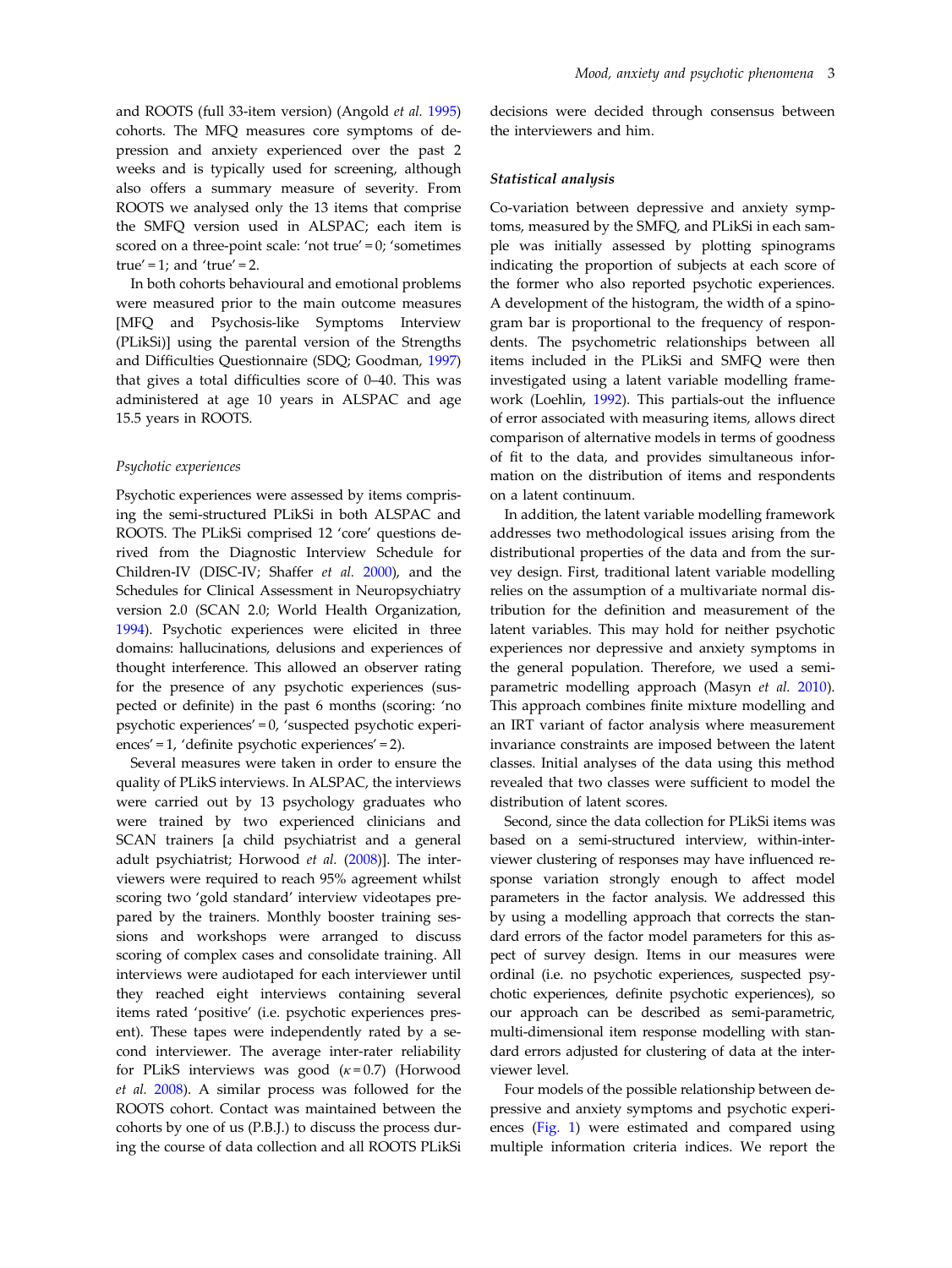

Fig. 2. Proportions of individuals with psychotic experiences (PE; measured by the Psychosis-like Symptoms Interview) as a function of depressive and anxiety scores (Short Mood and Feelings Questionnaire; SMFQ). The width of the bars is proportional to the number of participants with corresponding SMFQ score. ALSPAC, Avon Longitudinal Study of Parents and Children.

Akaike information criterion (AIC; Akaike, 1974), Bayesian information criterion (BIC; Schwarz, 1978) and a BIC adjusted for sample size (SABIC; Sclove, 1987). Robust full information maximum likelihood was used in all model estimations.

Information functions for the two domains of items (depressive and anxiety compared with psychotic experiences) provide a graphical representation of the precision of measurement (information function; *y*-axis) at each location along the population latent distribution (*x*-axis). The position on the *x*-axis corresponding to the maximum information functions indicates the locations on this latent distribution where items provide best discrimination between survey respondents in terms of that continuum. Thus, the information function for any item is an index of the measurement efficiency of that item, conditional on its location on the latent continuum (Nicewander, 1993).

Last, we carried out *post-hoc* analyses in both cohorts to examine the validity of the derived latent distribution of the common factor measured by the depressive, anxiety and psychotic experiences. We plotted factor scores against the total SDQ sum scores and fitted a linear regression model.

The PLikSi item 'delusions of persecution' was found to be highly correlated ( $\approx$ 0.99 or  $\approx$  −0.99) with many other psychotic experiences, causing estimation problems due to collinearity. Thus, this item was excluded from analyses. Further, in the ROOTS data, collinearity (correlation over 0.99 or below −0.99) was also observed between five items ('delusions of control', 'delusions not otherwise specified', 'thought broadcasting', 'thought insertion' and 'thought

withdrawal') and the remaining psychotic experience items (see correlations in online Supplementary Fig. S1). Therefore, data from ROOTS were analysed without these five items, i.e. for items collinear with each other only one was included in analysis. Consequently, only six psychotic experiences items were analysed in the ROOTS dataset.

## Results

Spinograms (Fig. 2) show the proportion of people with psychotic experiences with respect to total depressive and anxiety symptom scores (SMFQ). Lower SMFQ sum-scores are more frequent in the population so are represented by wider bars than higher scores. The proportion of people in each category also reporting one or more psychotic experiences increased with higher scores for depressive and anxiety symptoms. This co-variation between the occurrence of psychotic experiences, and depressive and anxiety symptoms throughout their distributions justified further modelling of the association.

#### Model comparison

Table 1 shows the AIC, BIC and SABIC values for models A–D in the two cohorts. For all of these fit indices, the model with lowest value is preferred in terms of model fit to the data; strong indication of one model being preferred over the other is taken when the differences are greater than 10 (Kass & Raftery, 1995).

The bi-factor model (model D) was preferred in ALSPAC over models A–C. Three out of four fit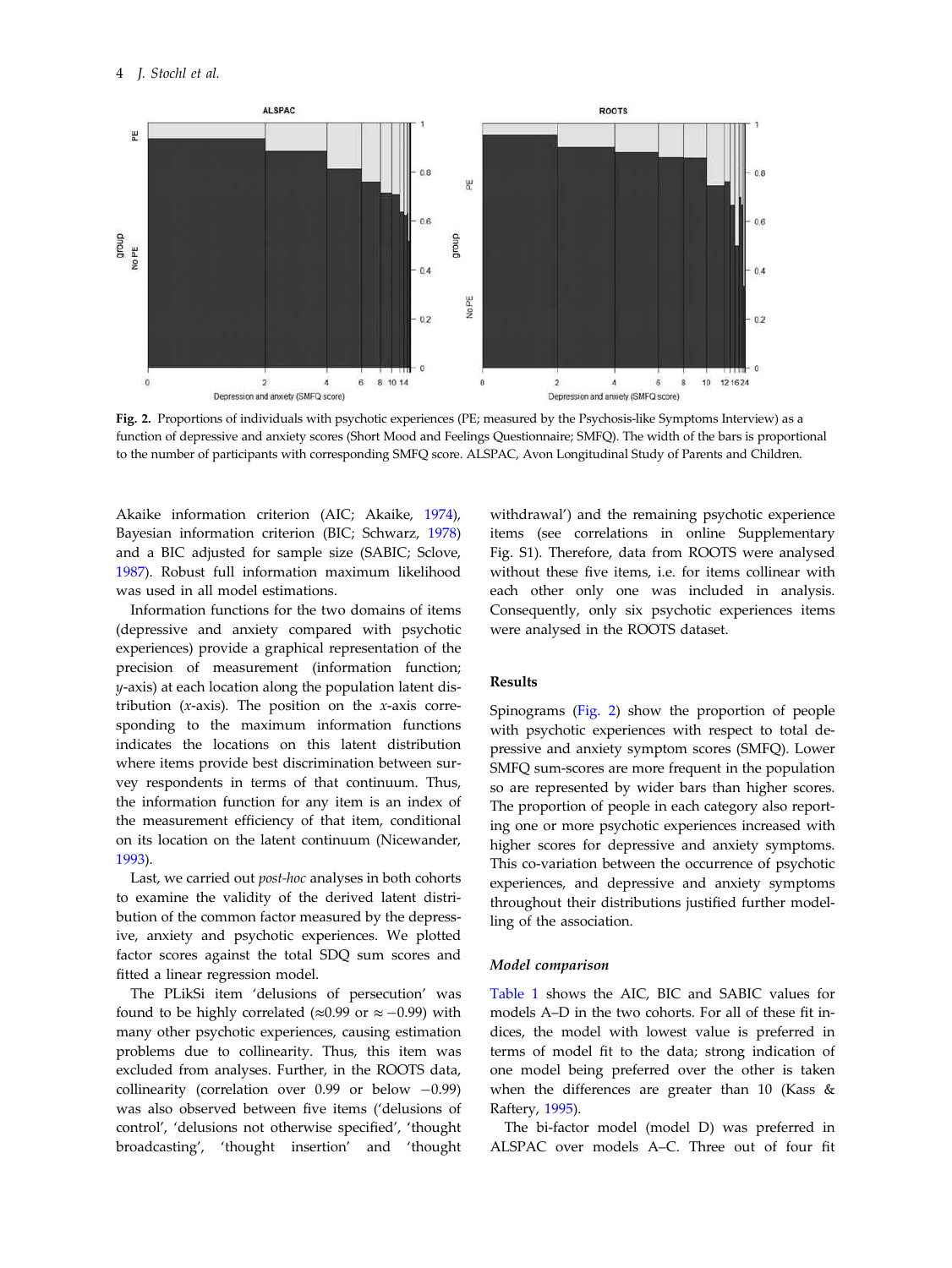Table 1. *Comparison of model* fi*t*

| Study        | Model         | AIC.            | BIC.                 | <b>SABIC</b>        |
|--------------|---------------|-----------------|----------------------|---------------------|
| ALSPAC       | A             | 103869          | 104 372              | 104 137             |
|              | B             | 103 040         | 103563               | 103319              |
|              | $\mathcal{C}$ | 103026          | 103556               | 103 308             |
|              | D             | $102710^a$      | $103390^{\rm a}$     | $103072^{\text{a}}$ |
| <b>ROOTS</b> | A             | 17449           | 17728                | 17550               |
|              | B             | 17395           | $17689$ <sup>a</sup> | 17501               |
|              | $\subset$     | 17396           | 17695                | 17504               |
|              | D             | $17306^{\rm a}$ | 17690                | $17\,445^{\rm a}$   |
|              |               |                 |                      |                     |

AIC, Akaike information criterion; BIC, Bayesian information criterion; SABIC, BIC adjusted for sample size; ALSPAC, Avon Longitudinal Study of Parents and Children.

a Best-fitting models.

indices indicated the same preference for the bi-factor model in the ROOTS sample; the BIC alone showed a slight preference for model B (i.e. two uncorrelated factors).

These results suggested the existence of a unitary or common underlying factor (hereafter referred to as common mental distress; CMD) in addition to the two specific factors corresponding to the residual information in (*a*) psychotic experiences and (*b*) depressive and anxiety symptoms in both cohorts. Standardized estimates for the bi-factor models are provided in Table 2.

Comparison of loadings on specific and common factors in both cohorts showed that SMFQ items loaded more on the common than the specific factor, suggesting that the CMD has a great deal of overlap with depression and anxiety. PLikSi items tended to load similarly on both common and its specific factor in ALSPAC, but higher on the common factor in ROOTS.

## Range of the latent CMD continuum measured by the SMFQ anxiety and depression items compared with PLikSi items

In both cohorts, psychotic experiences were located at the more severe end of the latent continuum of CMD. This can be ascertained by the height and location of the curves displayed on the graphs in Fig. 3. In this figure we have used our model to add up the psychometric contribution that the items from each instrument make to the measurement of the common dimension from the bi-factor model. Psychotic experiences were located further to the more severe end of the CMD dimension on the *x*-axis while the SMFQ items covered the less severe range.

Individual information functions are derived from location of item thresholds and size of factor loading (discrimination power in IRT terms). In both cohorts, the rarer, less frequent items from the PLikSi extend the CMD dimension further towards the right, more severe end.

## Post-hoc validation

Parental SDQ scores at age 10 years in the ALSPAC cohort showed a linear relationship with CMD scores at age 13 years  $(\beta = 0.17, p < 0.001)$ . This association was virtually identical in the ROOTS cohort where the SDQ was measured at age 15.5 years ( $\beta$ =0.18, *p* < 0.001; see online Supplementary Fig. S2).

#### Discussion

This study indicated that psychotic phenomena, and depressive and anxiety symptoms are manifestations of a unitary, latent continuum of CMD, with psychotic experiences conveying information about the more severe end. These findings have implications for current psychiatric nosology, arguing against the concept of co-morbidity of different diagnostic entities when it occurs together with depression and anxiety in the general population. Our conclusions cannot be generalized to clinical situations where further research should test a similar model.

Without explicitly acknowledging that psychotic experiences may measure the same psychopathological concept as depression and anxiety, the co-occurrence of these symptoms is increasingly recognized in a number of important recent studies (Verdoux *et al.* 1999; Hanssen *et al.* 2003; Nishida *et al.* 2008; Polanczyk *et al.* 2010; van Rossum *et al.* 2011; Kelleher *et al.* 2012*b*; Sullivan *et al.* 2014). These suggest that the presence of psychotic experiences in childhood or adolescence may be a marker of multiple concurrent depressive or anxiety disorders (i.e. severity of mental ill-health) or of the likelihood of more clinically concerning behaviours, such as suicidal thoughts or selfharm (Nishida *et al.* 2008; van Rossum *et al.* 2011; Kelleher *et al.* 2012*b*; Murray & Jones, 2012; Wigman *et al.* 2012, 2014). Longitudinal data indicate that psychotic experiences at age 20 years are later associated with a range of non-psychotic mental disorders (Rossler *et al.* 2011). One study, conceptually similar to our own, applied psychometric methodology to a range of psychopathology measures in the Dunedin birth cohort (Caspi *et al.* 2014); a single, general psychopathology dimension emerged but the concept of differential item contribution to severity was not explored (Spearman, 1904). Our study extends this approach by investigating the location of individual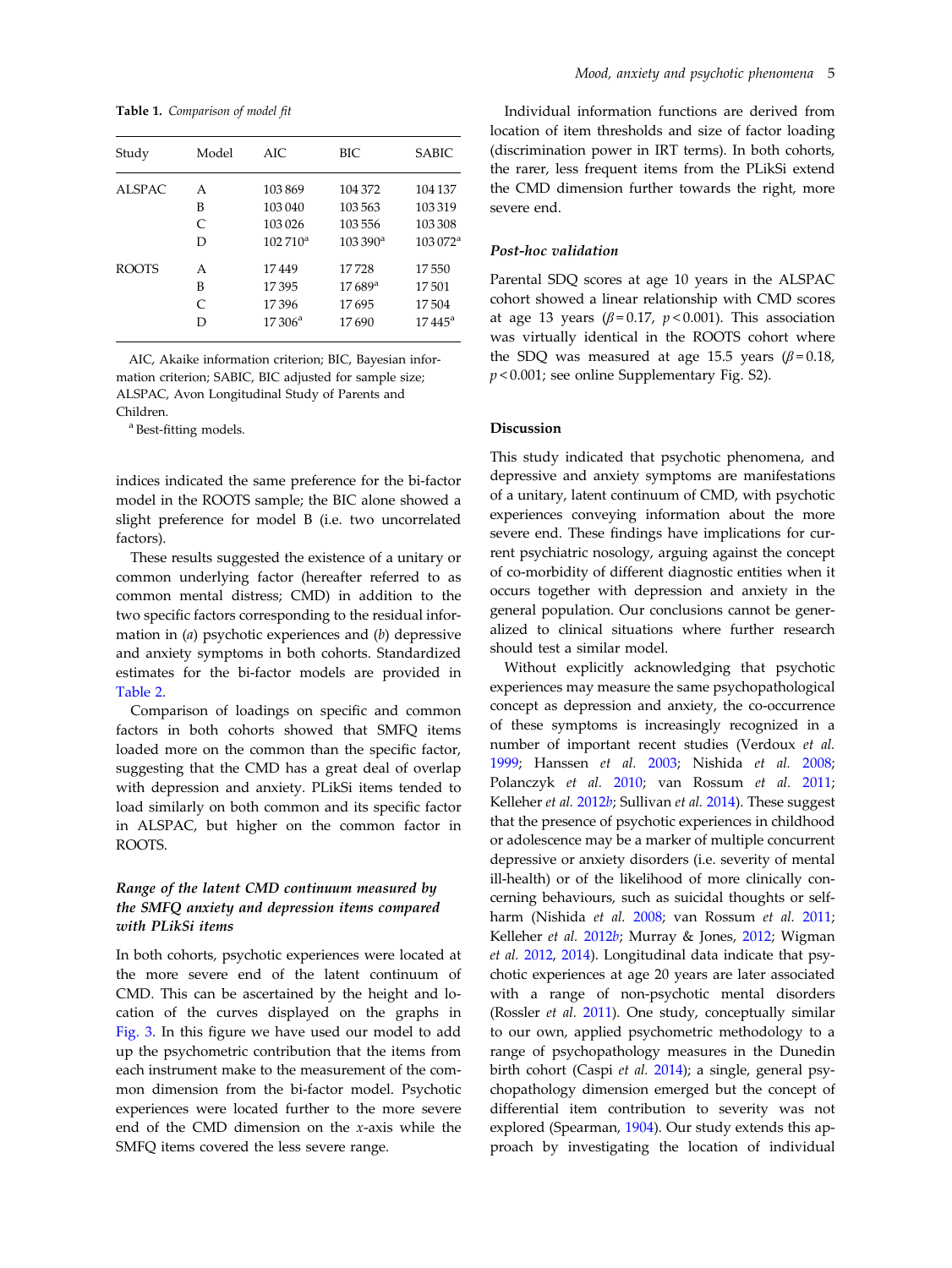# 6 *J. Stochl et al.*

Table 2. *Standardized factor loadings for the bi-factor model in the ALSPAC and ROOTS cohorts*

|                                      |                                                      | <b>ALSPAC</b> |                           |                          | <b>ROOTS</b>      |                           |                          |
|--------------------------------------|------------------------------------------------------|---------------|---------------------------|--------------------------|-------------------|---------------------------|--------------------------|
| Scale                                | Item                                                 | Common        | Depression<br>and anxiety | Psychotic<br>experiences | Common            | Depression<br>and anxiety | Psychotic<br>experiences |
| Depression and<br>anxiety<br>(SMFQ)  | Miserable or<br>unhappy                              | 0.47          | 0.42                      |                          | 0.27 <sup>a</sup> | 0.81                      |                          |
|                                      | Didn't enjoy<br>anything at all                      | 0.40          | 0.27                      |                          | 0.44              | 0.50                      |                          |
|                                      | Felt so tired, just sat<br>around and did<br>nothing | 0.49          | 0.06 <sup>a</sup>         |                          | 0.46              | 0.25                      |                          |
|                                      | Restless                                             | 0.45          | 0.08                      |                          | 0.50              | 0.19                      |                          |
|                                      | Felt was no good<br>any more                         | 0.57          | 0.65                      |                          | 0.59              | 0.60                      |                          |
|                                      | Cried a lot                                          | 0.46          | 0.55                      |                          | 0.27              | 0.57                      |                          |
|                                      | Hard to think<br>properly or<br>concentrate          | 0.57          | 0.22                      |                          | 0.65              | 0.34                      |                          |
|                                      | Hated self                                           | 0.59          | 0.65                      |                          | 0.62              | 0.58                      |                          |
|                                      | Thought they were<br>a bad person                    | 0.47          | 0.32                      |                          | 0.64              | 0.37                      |                          |
|                                      | Felt lonely                                          | 0.52          | 0.55                      |                          | 0.54              | 0.51                      |                          |
|                                      | Nobody really<br>loved them                          | 0.51          | 0.69                      |                          | 0.60              | 0.53                      |                          |
|                                      | They could never be<br>as good as other<br>kids      | 0.50          | 0.58                      |                          | 0.71              | 0.33                      |                          |
|                                      | Did everything<br>wrong                              | 0.53          | 0.51                      |                          | 0.77              | 0.36                      |                          |
| Psychotic<br>experiences<br>(PLikSi) | Auditory<br>hallucinations                           | 0.54          |                           | 0.47                     | 0.70              |                           | 0.37                     |
|                                      | Visual<br>hallucinations                             | 0.53          |                           | 0.49                     | 0.06 <sup>a</sup> |                           | 0.99                     |
|                                      | Delusions of being<br>spied on                       | 0.53          |                           | 0.53                     | 0.81              |                           | 0.13                     |
|                                      | Delusions of<br>persecution                          | b             |                           | $_{\rm b}$               | b                 |                           | b                        |
|                                      | Delusions of<br>thoughts being<br>read               | 0.53          |                           | 0.50                     | 0.81              |                           | $0.25^{\rm a}$           |
|                                      | Delusions of<br>reference                            | 0.47          |                           | 0.59                     | 0.73              |                           | $0.13^{a}$               |
|                                      | Delusions of control                                 | 0.49          |                           | 0.70                     | $\rm{b}$          |                           | $\rm b$                  |
|                                      | Delusions of<br>grandiose ability                    | 0.43          |                           | 0.58                     | 0.70              |                           | 0.40 <sup>a</sup>        |
|                                      | Delusions NOS                                        | 0.49          |                           | 0.55                     | $\mathbf b$       |                           | $\rm b$                  |
|                                      | Thought<br>broadcasting                              | 0.36          |                           | 0.59                     | b                 |                           | b                        |
|                                      | Thought insertion                                    | 0.53          |                           | 0.50                     | $\mathbf b$       |                           | $\rm b$                  |
|                                      | Thought                                              | 0.49          |                           | 0.69                     | b                 |                           | $\mathbf b$              |
|                                      | withdrawal                                           |               |                           |                          |                   |                           |                          |

ALSPAC, Avon Longitudinal Study of Parents and Children; SMFQ, Short Mood and Feelings Questionnaire; PLikSi, Psychosis-like Symptoms Interview; NOS, not otherwise specified.

<sup>a</sup> Non-significant ( $\alpha$ =0.05) factor loadings.<br><sup>b</sup> Items excluded from analysis due to collinearity.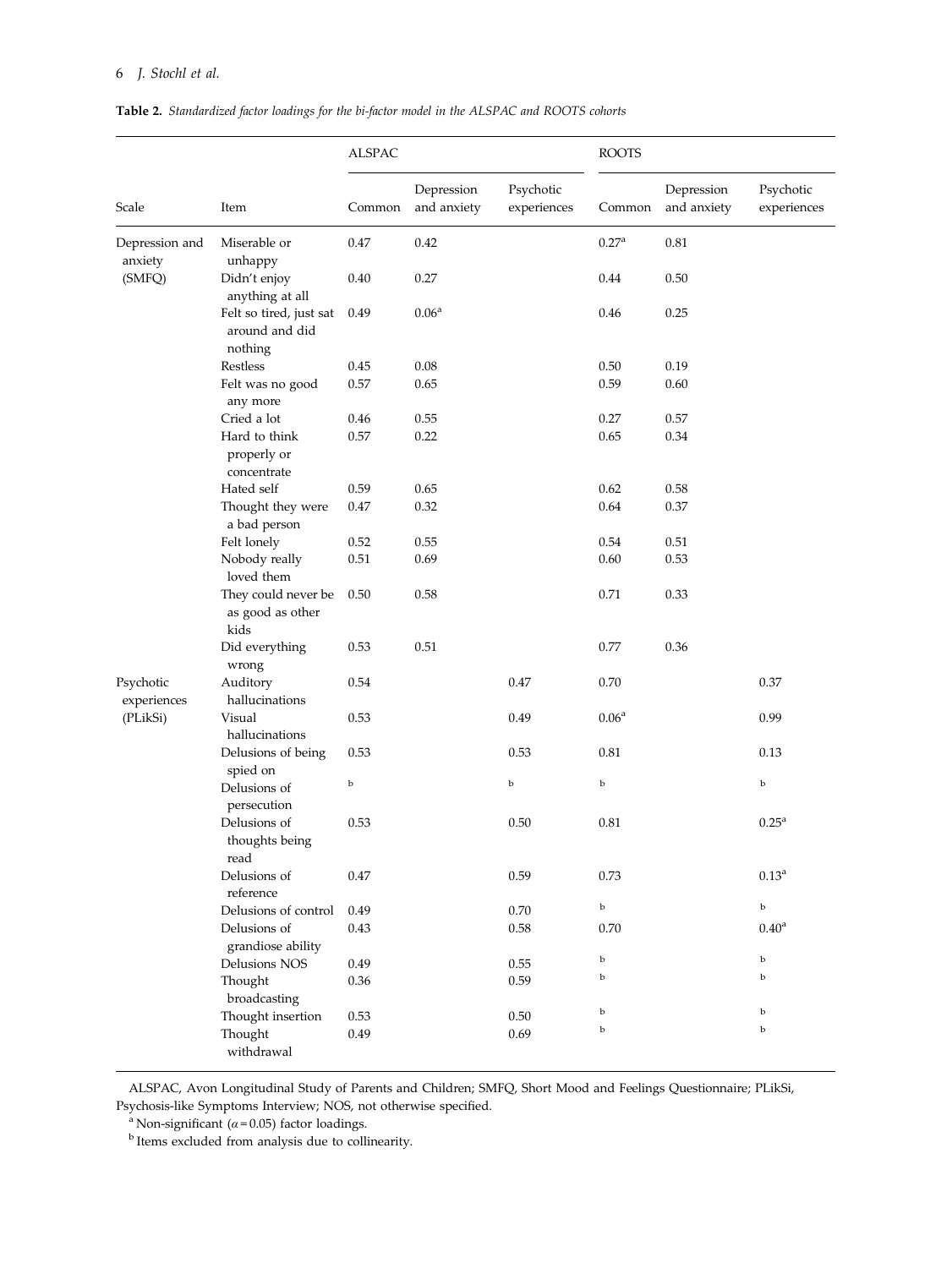

Fig. 3. Location of the items measuring psychotic experiences relative to depressive and anxiety symptoms on the latent continuum of common mental distress. ALSPAC, Avon Longitudinal Study of Parents and Children; SMFQ, Short Mood and Feelings Questionnaire; PLikSi, Psychosis-like Symptoms Interview.

items on the latent continuum of the common factor, replicating the findings in independent samples, and by validating the CMD factor against the overall SDQ score, a well-established psychological measure.

Taken together, these findings suggest that a fresh approach to psychiatric nosology is required because distinct, categorical systems are just not supported by modern modelling techniques. This echoes earlier work based on hierarchical approaches to the classification of symptoms (Sturt, 1981) and diagnosis (Foulds & Bedford, 1975). Sturt (1981) showed that rarer psychopathological items usually occur only in the presence of many common items, while the extension to diagnosis, a more specific formulation of the same idea, was not adopted by major classifications in development such as DSM-III (American Psychiatric Association, 1980) and its successors. The models examined here are, themselves, natural extensions of these views, lending support to a more dimensional approach to classification that negates the increasing trend towards defining multiple co-morbid diagnoses in individuals. This may better reflect clinical reality and common aetiological and pathophysiological factors. Thus, the concept of common mental disorder including depression and anxiety requires redefinition if psychotic phenomena are part of it. We suggest that psychotic phenomena should be considered as being compatible with mild to moderate

depression, perhaps with a psychosis criterion akin to that which reflects prominent anxiety symptoms in DSM-5 major depression or manic features in unipolar depression; this would add fidelity and measurement range.

Further, psychotic experiences in people in population settings should no longer be viewed solely as indicating risk for psychotic illness such as schizophrenia. Instead, they may indicate severity of CMD that may fluctuate and, in many instances, resolve (Khandaker *et al.* 2013). Clinical assessments in people suffering what have hitherto been considered at-risk mental states indicate that the majority have affective or anxiety disorders, with suicidal features being common (Hui *et al.* 2013). Our findings argue against the need for new categories such as the 'psychosis risk state' and provide evidence that psychotic phenomena are part of the panoply of symptoms that reflect mental ill-health; their presence indicates that ill-health is severe rather than qualitatively different (Murray & Jones, 2012). That said, the presence of residual information conveyed by psychotic phenomena (but not depression and anxiety) beyond the common factor means that they can indicate other processes that may indicate psychotic illness; this requires further research.

These findings suggest that ignoring psychotic experiences curtails the proper measurement of mental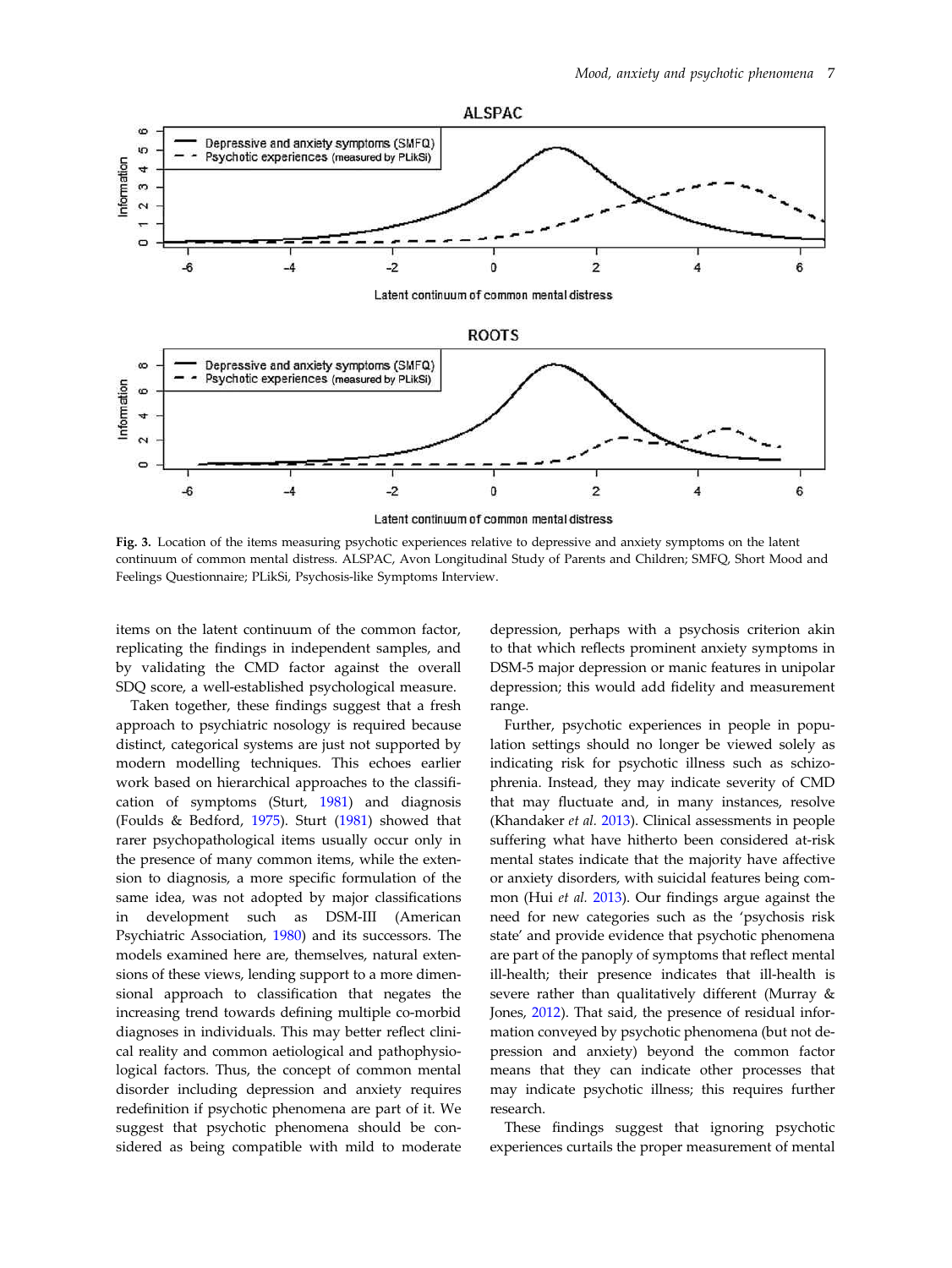distress in the general population; the upper end of severity is inadequately addressed, akin to using a 25 cm ruler for a 30 cm problem. Few widely used measurement scales for common psychiatric morbidity include psychotic experiences; for example: the General Health Questionnaire (Goldberg & Hillier, 1979), K-scales (Kessler *et al.* 2002), Clinical Interview Schedule – revised (Lewis *et al.* 1992), Hospital Anxiety and Depression Scale (Zigmond & Snaith, 1983), MFQ (Angold *et al.* 1995). Psychotic experiences should, therefore, be included alongside symptoms of depression and anxiety as part of the measurement of mental distress, even when the goal is screening.

The presence of a common, underlying trait may explain the complete lack of specificity of risk factors (Kounali *et al.* 2014). For example, early life adversity is a well-replicated risk factor for both adult psychotic illness as well as depressive and anxiety disorders (Widom *et al.* 2007; Varese *et al.* 2012). Neurodevelopmental differences are a risk factor for both adult depression (van Os *et al.* 1997) and schizophrenia (Jones *et al.* 1994; Khandaker *et al.* 2011). Inflammatory, autoimmune and infectious mechanisms have been associated with both depression and psychotic disorders in adult life (Benros *et al.* 2011, 2013; Khandaker *et al.* 2012, 2014), and genome-wide association studies have demonstrated the existence of common single nucleotide polymorphisms (O'Donovan *et al.* 2008; Green *et al.* 2010; Smoller *et al.* 2013). Future research concerning aetiology and pathophysiology of mental illness should consider CMD as a single phenotype, acknowledging the presence of psychotic phenomena in its more severe manifestations. However, these findings do not address how specific psychiatric syndromes emerge (Kirkbride & Jones, 2011).

Strengths of our study include cross-validation of results over two epidemiological samples and the use of recent developments in psychometrics appropriate for potentially skewed latent variables and clustering in the data. Limitations include minor differences in the data collection of the two studies. The relatively small sample size of the ROOTS cohort in comparison with ALSPAC may have led to the slightly discrepant fit indices, but our model addresses potential differences in measurement mode through the orthogonal factors for each instrument or set of items. We analysed non-clinical data, so the extension to a clinical setting requires empirical investigation. Over half of the original ALSPAC cohort did not attend psychiatric assessments at age 13 years. Examination of successive follow-up data from the cohort suggests that attrition is associated with male gender, minority ethnic, and lower socio-economic status (Boyd *et al.* 2013). However, there is no evidence of difference in co-variation of depressive and psychotic experiences between those included in our analyses and those who were lost to follow-up (Wolke *et al.* 2009). The selection of the semi-parametric approach constraining model parameters across latent classes might be overrestrictive. Cross-validation of the bi-factor model over different measures of depressive, anxiety and psychotic experiences would further strengthen the generalizability of the CMD concept. The current work could also be extended by including a wider range of psychopathology measures such as those associated with obsessive–compulsive disorder and attentiondeficit/hyperactivity disorder. Competing models might place these items on the single distress factor or on separate dimensions. In the future, longitudinal studies with repeated assessments for mood, anxiety and psychotic symptoms analysed within the framework we propose would be useful in order to understand their relationships over time.

In conclusion, data from two methodologically similar epidemiological studies indicate that psychotic experiences and depressive and anxiety symptoms indicate a single, underlying dimension of CMD. Psychotic experiences indicate the more severe end of this factor. The results suggest that psychotic experiences should be included in the assessment of what have hitherto been seen as mild to moderate depressive and anxiety disorders. Diagnostic classification systems should acknowledge that psychotic phenomena occur beyond current concepts of schizophrenia-like disorders and the most severe affective syndromes, particularly in young adults where they appear to be part of a broad range of mental symptoms.

## Supplementary material

For supplementary material accompanying this paper visit http://dx.doi.org/10.1017/S003329171400261X

#### Acknowledgements

The present study was supported by the Wellcome Trust (095844/Z/11/Z and 088869/Z/09/Z; I.M.G., P.B. J. and T.J.C.) and the National Institute for Health Research (NIHR) (RP-PG-0606-1335; P.B.J.) that also supported J.S.; and by a doctoral research training fellowship from the Wellcome Trust to G.M.K. (094790/Z/ 10/Z). The UK Medical Research Council and the Wellcome Trust (grant reference 092731) and the University of Bristol provide core support for ALSPAC. The ROOTS study was supported by the Wellcome Trust (grant reference 074296), the NIHR Collaboration for Leadership in Applied Health Research & Care East of England (CLAHRC-EoE) and the NIHR Cambridge Biomedical Research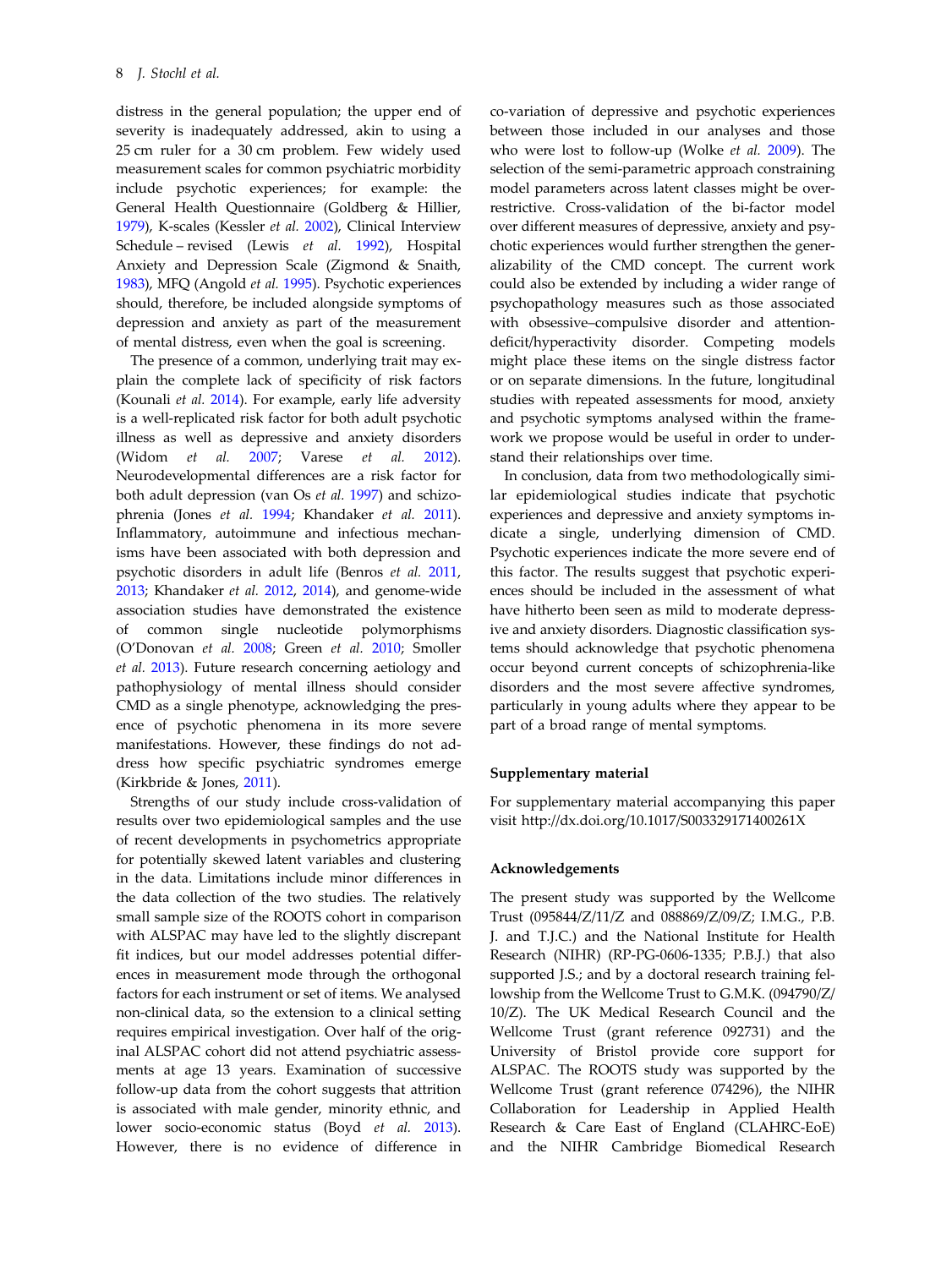Centre. The funding bodies had no role in study design; in the collection, analysis, and interpretation of data; in the writing of the report; and in the decision to submit the paper for publication. We are grateful to all ALSPAC and ROOTS participants and their families, and the wider study teams which included midwives, interviewers, computer and laboratory technicians, clerical workers, research scientists, volunteers, managers, receptionists and nurses.

## Declaration of Interest

None.

#### References

- Akaike H (1974). A new look at the statistical model identification. *IEEE Transactions on Automatic Control* 19, 716–723.
- American Psychiatric Association (1980). *Diagnostic and Statistical Manual of Mental Disorders*. American Psychiatric Association: Washington, DC.
- American Psychiatric Association (2013). *Diagnostic and Statistical Manual of Mental Disorders*. American Psychiatric Publishing: Arlington, VA.
- Angold A, Costello EJ, Messer SC, Pickles A, Winder F, Silver D (1995). The development of a short questionnaire for use in epidemiological studies of depression in children and adolescents. *International Journal of Methods in Psychiatric Research* 5, 237–249.
- Benros ME, Nielsen PR, Nordentoft M, Eaton WW, Dalton SO, Mortensen PB (2011). Autoimmune diseases and severe infections as risk factors for schizophrenia: a 30-year population-based register study. *American Journal of Psychiatry* 168, 1303–1310.
- Benros ME, Waltoft BL, Nordentoft M, Ostergaard SD, Eaton WW, Krogh J, Mortensen PB (2013). Autoimmune diseases and severe infections as risk factors for mood disorders: a nationwide study. *JAMA Psychiatry* 70, 812–820.
- Boyd A, Golding J, Macleod J, Lawlor DA, Fraser A, Henderson J, Molloy L, Ness A, Ring S, Davey Smith G (2013). Cohort profile: the 'children of the 90s' – the index offspring of the Avon Longitudinal Study of Parents and Children. *International Journal of Epidemiology* 42, 111–127.
- Caspi A, Houts RM, Belsky DW, Goldman-Mellor SJ, Harrington H, Israel S, Meier MH, Ramrakha S, Shalev I, Poulton P, Moffitt TE (2014). The p factor: one general psychopathology factor in the structure of psychiatric disorders? *Clinical Psychological Science* 2, 119–137.
- Foulds GA, Bedford A (1975). Hierarchy of classes of personal illness. *Psychological Medicine* 5, 181–192.
- Fraser A, Macdonald-Wallis C, Tilling K, Boyd A, Golding J, Davey Smith G, Henderson J, Macleod J, Molloy L, Ness A, Ring S, Nelson SM, Lawlor DA (2013). Cohort profile: the Avon Longitudinal Study of Parents and Children: ALSPAC mothers cohort. *International Journal of Epidemiology* 42, 97–110.
- Goldberg DP, Bridges K, Duncan-Jones P, Grayson D (1987). Dimensions of neuroses seen in primary-care settings. *Psychological Medicine* 17, 461–470.
- Goldberg DP, Hillier VF (1979). A scaled version of the General Health Questionnaire. *Psychological Medicine* 9, 139–145.
- Goodman R (1997). The Strengths and Difficulties Questionnaire: a research note. *Journal of Child Psychology and Psychiatry* 38, 581–586.
- Goodyer IM, Croudace T, Dunn V, Herbert J, Jones PB (2010). Cohort profile: risk patterns and processes for psychopathology emerging during adolescence: the ROOTS project. *International Journal of Epidemiology* 39, 361–369.
- Green EK, Grozeva D, Jones I, Jones L, Kirov G, Caesar S, Gordon-Smith K, Fraser C, Forty L, Russell E, Hamshere ML, Moskvina V, Nikolov I, Farmer A, McGuffin P; Wellcome Trust Case Control Consortium, Holmans PA, Owen MJ, O'Donovan MC, Craddock N (2010). The bipolar disorder risk allele at CACNA1C also confers risk of recurrent major depression and of schizophrenia. *Molecular Psychiatry* 15, 1016–1022.
- Hanssen M, Peeters F, Krabbendam L, Radstake S, Verdoux H, van Os J (2003). How psychotic are individuals with non-psychotic disorders? *Social Psychiatry and Psychiatric Epidemiology* 38, 149–154.
- Horwood J, Salvi G, Thomas K, Duffy L, Gunnell D, Hollis C, Lewis G, Menezes P, Thompson A, Wolke D, Zammit S, Harrison G (2008). IQ and non-clinical psychotic symptoms in 12-year-olds: results from the ALSPAC birth cohort. *British Journal of Psychiatry* 193, 185–191.
- Hui C, Morcillo C, Russo DA, Stochl J, Shelley GF, Painter M, Jones PB, Perez J (2013). Psychiatric morbidity, functioning and quality of life in young people at clinical high risk for psychosis. *Schizophrenia Research* 148, 175–180.
- Jones P, Rodgers B, Murray R, Marmot M (1994). Child development risk factors for adult schizophrenia in the British 1946 birth cohort. *Lancet* 344, 1398–1402.
- Kass RE, Raftery AE (1995). Bayes factors. *Journal of the American Statistical Association* 90, 773–795.
- Kelleher I, Connor D, Clarke MC, Devlin N, Harley M, Cannon M (2012*a*). Prevalence of psychotic symptoms in childhood and adolescence: a systematic review and meta-analysis of population-based studies. *Psychological Medicine* 42, 1857–1863.
- Kelleher I, Keeley H, Corcoran P, Lynch F, Fitzpatrick C, Devlin N, Molloy C, Roddy S, Clarke MC, Harley M, Arseneault L, Wasserman C, Carli V, Sarchiapone M, Hoven C, Wasserman D, Cannon M (2012*b*). Clinicopathological significance of psychotic experiences in non-psychotic young people: evidence from four population-based studies. *British Journal of Psychiatry* 201, 26–32.
- Kessler RC, Andrews G, Colpe LJ, Hiripi E, Mroczek DK, Normand SL, Walters EE, Zaslavsky AM (2002). Short screening scales to monitor population prevalences and trends in non-specific psychological distress. *Psychological Medicine* 32, 959–976.
- Khandaker GM, Barnett JH, White IR, Jones PB (2011). A quantitative meta-analysis of population-based studies of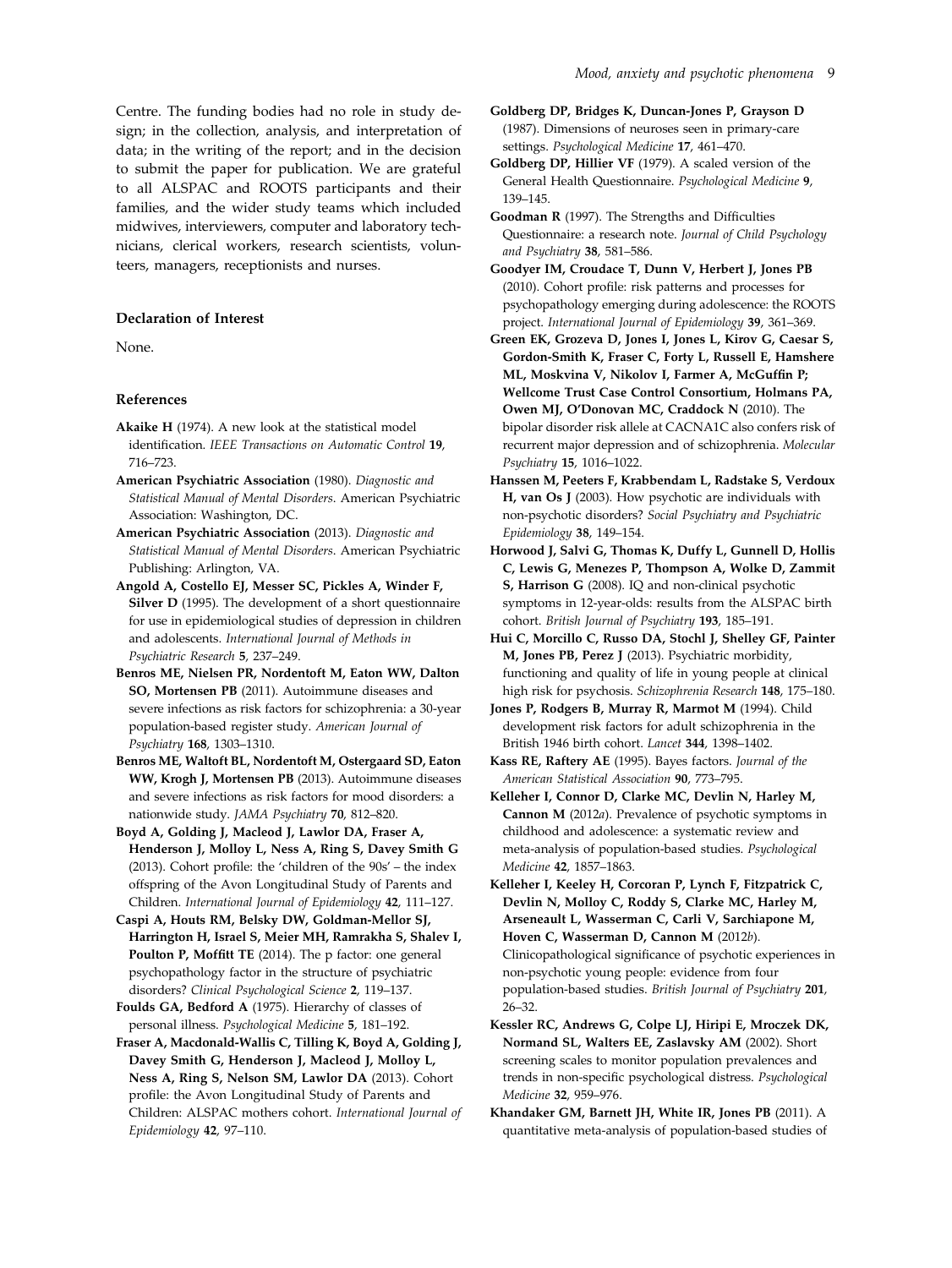## 10 *J. Stochl et al.*

premorbid intelligence and schizophrenia. *Schizophrenia Research* 132, 220–227.

Khandaker GM, Clarke M, Cannon M, Jones PB (2013). Schizophrenia and related psychosis. In *A Life Course Approach to Mental Disorders* (ed. K. C. Koenen, S. Rudenstine, E. Susser and S. Galea), pp. 61–75. Oxford University Press.

Khandaker GM, Pearson RM, Zammit S, Lewis G, Jones PB (2014). Association of serum interleukin 6 and C-reactive protein in childhood with depression and psychosis in young adult life: a population-based longitudinal study. *JAMA Psychiatry* 71, 1121–1128.

Khandaker GM, Zimbron J, Dalman C, Lewis G, Jones PB (2012). Childhood infection and adult schizophrenia: a meta-analysis of population-based studies. *Schizophrenia Research* 139, 161–168.

Kirkbride JB, Jones PB (2011). The prevention of schizophrenia – what can we learn from eco-epidemiology? *Schizophrenia Bulletin* 37, 262–271.

Kounali D, Zammit S, Wiles N, Sullivan S, Cannon M, Stochl J, Jones P, Mahedy L, Gage SH, Heron J, Lewis G (2014). Common *versus* psychopathology-specific risk factors for psychotic experiences and depression during adolescence. *Psychological Medicine* 44, 2557–2566.

Krueger RF (1999). The structure of common mental disorders. *Archives of General Psychiatry* 56, 921–926.

Lewis G, Pelosi AJ, Araya R, Dunn G (1992). Measuring psychiatric disorder in the community: a standardized assessment for use by lay interviewers. *Psychological Medicine* 22, 465–486.

Lichtenstein P, Yip BH, Bjork C, Pawitan Y, Cannon TD, Sullivan PF, Hultman CM (2009). Common genetic determinants of schizophrenia and bipolar disorder in Swedish families: a population-based study. *Lancet* 373, 234–239.

Loehlin JC (1992). *Latent Variable Models: an Introduction to Factor, Path, and Structural Analysis*. Lawrence Erlbaum: Hillsdale, NJ.

Masyn KE, Henderson CE, Greenbaum PE (2010). Exploring the latent structures of psychological constructs in social development using the dimensional–categorical spectrum. *Social Development* 19, 470–493.

Murray GK, Jones PB (2012). Psychotic symptoms in young people without psychotic illness: mechanisms and meaning. *British Journal of Psychiatry* 201, 4–6.

Nicewander WA (1993). Some relationships between the information function of IRT and the signal/noise ratio and reliability coefficient of classical test theory. *Psychometrika* 58, 139–141.

Nishida A, Tanii H, Nishimura Y, Kajiki N, Inoue K, Okada M, Sasaki T, Okazaki Y (2008). Associations between psychotic-like experiences and mental health status and other psychopathologies among Japanese early teens. *Schizophrenia Research* 99, 125–133.

O'Donovan MC, Craddock N, Norton N, Williams H, Peirce T, Moskvina V, Nikolov I, Hamshere M, Carroll L, Georgieva L, Dwyer S, Holmans P, Marchini JL, Spencer CC, Howie B, Leung HT, Hartmann AM, Moller HJ, Morris DW, Shi Y, Feng G, Hoffmann P, Propping P,

Vasilescu C, Maier W, Rietschel M, Zammit S, Schumacher J, Quinn EM, Schulze TG, Williams NM, Giegling I, Iwata N, Ikeda M, Darvasi A, Shifman S, He L, Duan J, Sanders AR, Levinson DF, Gejman PV, Cichon S, Nothen MM, Gill M, Corvin A, Rujescu D, Kirov G, Owen MJ, Buccola NG, Mowry BJ, Freedman R, Amin F, Black DW, Silverman JM, Byerley WF, Cloninger CR; Molecular Genetics of Schizophrenia Collaboration (2008). Identification of loci associated with schizophrenia by genome-wide association and follow-up. *Nature Genetics* 40, 1053–1055.

Polanczyk G, Moffitt TE, Arseneault L, Cannon M, Ambler A, Keefe RS, Houts R, Odgers CL, Caspi A (2010). Etiological and clinical features of childhood psychotic symptoms: results from a birth cohort. *Archives of General Psychiatry* 67, 328–338.

Poulton R, Caspi A, Moffitt TE, Cannon M, Murray R, Harrington H (2000). Children's self-reported psychotic symptoms and adult schizophreniform disorder: a 15-year longitudinal study. *Archives of General Psychiatry* 57, 1053–1058.

Rossler W, Hengartner MP, Ajdacic-Gross V, Haker H, Gamma A, Angst J (2011). Sub-clinical psychosis symptoms in young adults are risk factors for subsequent common mental disorders. *Schizophrenia Research* 131, 18–23.

Schwarz GE (1978). Estimating the dimension of a model. *Annals of Statistics* 6, 461–464.

Sclove S (1987). Application of model-selection criteria to some problems in multivariate analysis. *Psychometrika* 52, 333–343.

Shaffer D, Fisher P, Lucas CP, Dulcan MK, Schwab-Stone ME (2000). NIMH Diagnostic Interview Schedule for Children Version IV (NIMH DISC-IV): description, differences from previous versions, and reliability of some common diagnoses. *Journal of the American Academy of Child and Adolescent Psychiatry* 39, 28–38.

Sharp C, Goodyer IM, Croudace TJ (2006). The Short Mood and Feelings Questionnaire (SMFQ): a unidimensional item response theory and categorical data factor analysis of self-report ratings from a community sample of 7- through 11-year-old children. *Journal of Abnormal Child Psychology* 34, 379–391.

Smoller JW, Craddock N, Kendler K, Lee PH, Neale BM, Nurnberger JI, Ripke S, Santangelo S, Sullivan PF (2013). Identification of risk loci with shared effects on five major psychiatric disorders: a genome-wide analysis. *Lancet* 381, 1371–1379.

Spearman C (1904). "General intelligence," objectively determined and measured. *American Journal of Psychology* 15, 201–292.

Sturt E (1981). Hierarchical patterns in the distribution of psychiatric symptoms. *Psychological Medicine* 11, 783–792.

Sullivan SA, Wiles N, Kounali D, Lewis G, Heron J, Cannon M, Mahedy L, Jones PB, Stochl J, Zammit S (2014). Longitudinal associations between adolescent psychotic experiences and depressive symptoms. *PLOS ONE* 9, e105758.

Van der Linden WJ, Hambleton RK (eds) (1997). *Handbook of Modern Item Response Theory*. Springer: New York.